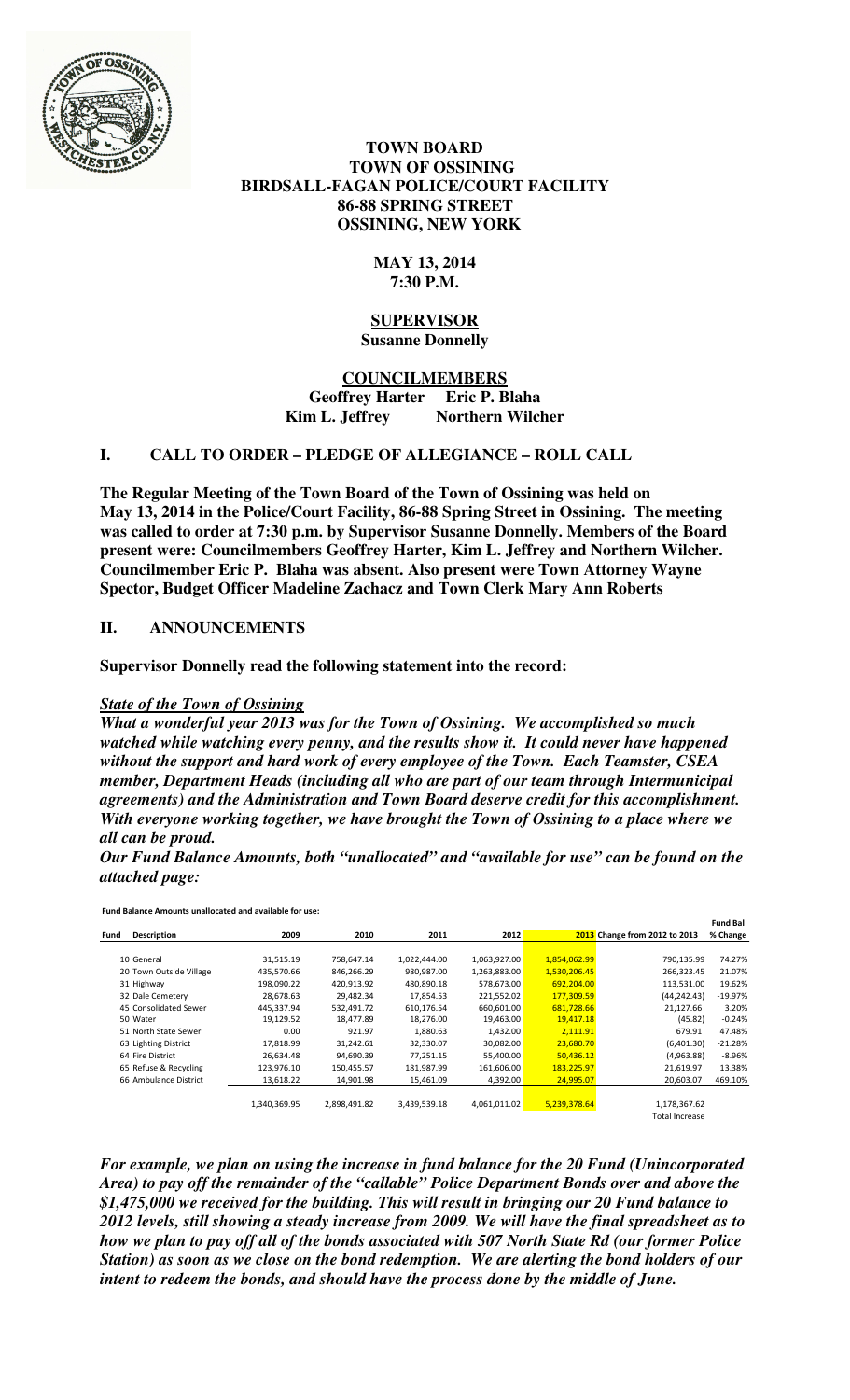*We were able to increase the staff in the Parks Department by one full time employee in 2013 and continue that 2014. We kept our staff levels consistent in all of the other departments, with the exception of having one floating clerk between the Tax Receiver's office and the Assessor's office. This allows us to schedule the employee in each department when it is the busiest for that department. As we move into the revaluation/reassessment of every property in the Town of Ossining, this arrangement will be especially helpful in the Assessor's office as we work to make sure all records and exemptions are updated.* 

*We are looking for Interns (High School or College Students) who have an interest in learning how a municipality works, while helping us learn and implement our new grant program. If you know anyone who is interested please have them send their resume to Maddi Zachacz at MZachacz@townofossining.com* 

*Proposed Annexation of Election Districts 17/20 to Briarcliff Manor*

*Your right to know!* 

- *Town of Ossining chooses a law firm to represent the Town in the proceedings. (Done)*
- *The Town of Ossining has chosen the Law Firm of Zarin & Steinmetz*
- *The Village of Briarcliff Manor has chosen the Law Firm of Wormser, Kiely, Galef & Jacobs, LLP*
- *The Town will establish two budget lines for the subsequent fees: 50% of the charges will be applied to the Town General fund (10 Fund), and 50% to the Unincorporated Area budget (20 Fund)*
- *We received the notification from the Appellate Court giving us a case number 2014-04282*
- *The two law firms have agreed to the following:* 
	- o *The Town's responsive papers from Zarin and Steinmetz shall be filed no later than May 30, 2014, with copies delivered to Wormser, Kiely, Galef, & Jacobs LLP (WKGJ) by noon on May 30th as well.*
	- o *(WKGJ) shall have until June 9, 2014, to file any reply papers.*
	- o *The return date will be June 10, 2014.*

## *Town of Ossining Revaluation*

*OUR commitment to you: Fairness, Equity, and Transparency* 

# *TOWN OF OSSINING REASSESSMENT PROJECT PUBLIC INFORMATION SCHEDULE*

| DATE & TIME                           | <b>VENUE</b>                                           | <b>LOCATION</b>                     |
|---------------------------------------|--------------------------------------------------------|-------------------------------------|
| May $13^{th}7:30$ PM                  | <b>Ossining BOE</b>                                    | Roosevelt School, 190 Croton Av     |
| May $15^{th}$ 7:00 PM                 | Congregation Sons of Israel, 1666 Pleasantville Rd, BM |                                     |
| June $9^{th}7:00$ PM                  | Scarborough Glen HOA                                   | Pheasant Woods Rd, BM               |
| June $11^{th}7:30$ PM                 | Eagle Bay, HOA                                         | Eagle Bay Dr, Clubhouse             |
| June $14^{th}10:00$ to 4:00 PM        | <b>Ossining Village Fair</b>                           | Main Street                         |
| June 16th8:00 PM                      | <b>Briarcliff BOE</b>                                  | Middle School, 444 Pleasantville Rd |
| June 19th7:30 PM                      | <b>Briarcliff Public Info</b>                          | Briarcliff Middle School,           |
|                                       |                                                        | 444 Pleasantville Rd                |
| June $27^{\text{th}}12:00 \text{ PM}$ | <b>Briarcliff Rotary</b>                               | The Briar's Rest, 512 N. State Rd   |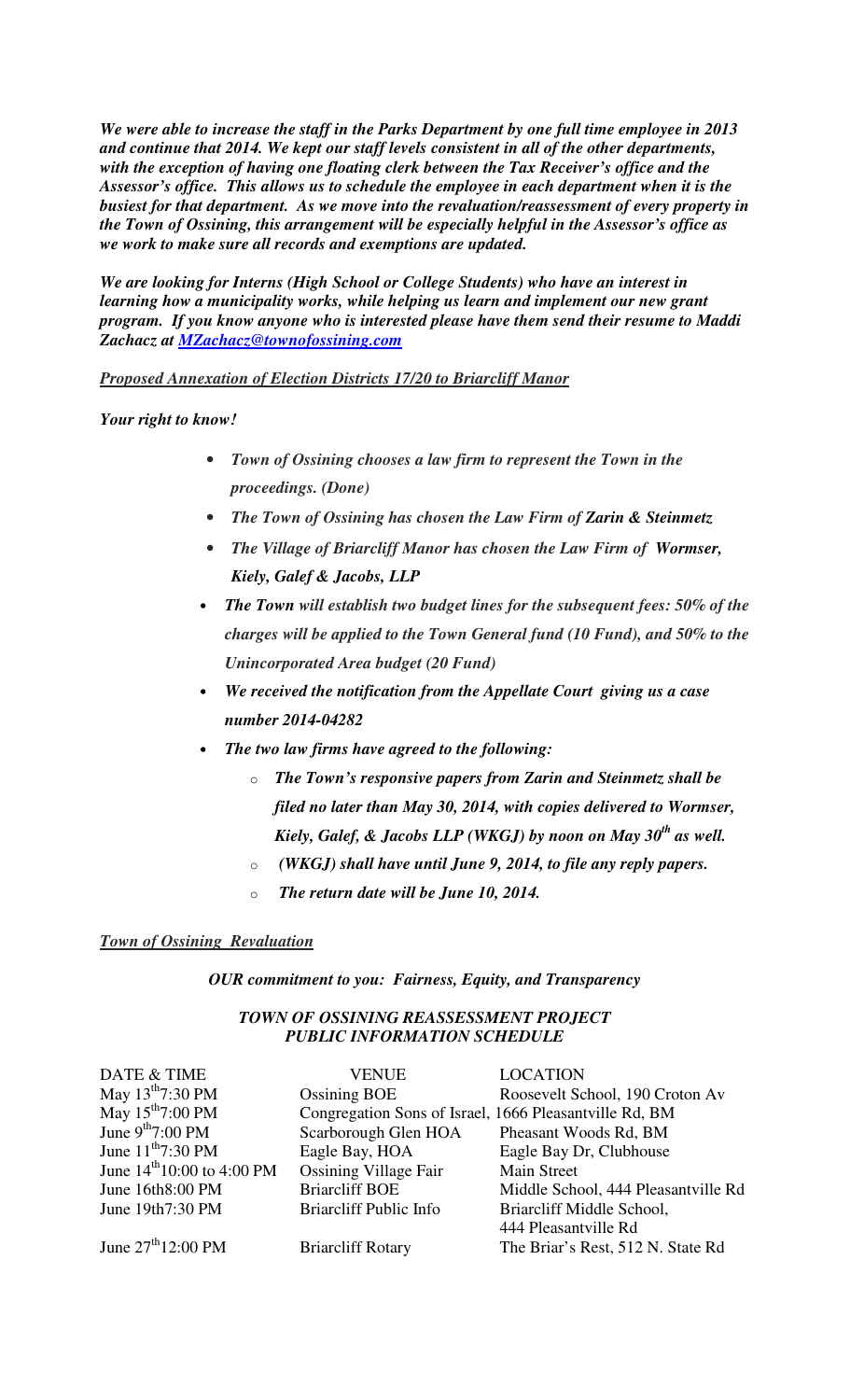*Mailing for first neighborhoods will go out in the next two weeks. Watch your mail.* 

## **III. PUBLIC COMMENT ON AGENDA ITEMS**

### **IV. BOARD RESOLUTIONS**

### **A. Approval of Minutes**

**Councilmember Wilcher moved and it was seconded by Councilmember Harter that the following be approved:** 

**Resolved, that the Town Board of the Town of Ossining hereby approves the April 22, 2014, Minutes of the Regular Meeting as presented.** 

> **Motion Carried: 3-1-0 Ayes: Wilcher, Blaha, Jeffrey & Donnelly Abstain: Harter**

#### **B. Approval of Minutes-Special Meeting**

**Councilmember Jeffreymoved and it was seconded by Councilmember Harter that the following be approved:** 

**Resolved, that the Town Board of the Town of Ossining hereby approves the April 29, 2014, Minutes of the Special Meeting as presented.** 

 **Motion Carried: Unanimously** 

### **C. Approval of Voucher Detail Report**

**Councilmember Wilcher moved and it was seconded by Councilmember Harter that the following be approved:** 

**Resolved, that the Town Board of the Town of Ossining hereby approves the Voucher Detail Report dated May 13, 2014 in the amount of \$381,470.35.** 

 **Motion Carried: Unanimously** 

## **D. Personnel- Parks Department- Seasonal Appointment**

**Councilmember Jeffrey moved and it was seconded by Councilmember Wilcher that the following be approved:** 

**Resolved, that the Town Board of the Town of Ossining hereby appoints Dominick Cristello, Ossining, to the seasonal position of Laborer in the Town Parks Department effective May 12th, 2014 at a rate of \$12.00 per hour.** 

 **Motion Carried: Unanimously** 

#### **E. Contract- CSEA Vision Plan**

**Councilmember Wilcher moved and it was seconded by Councilmember Harter that the following be approved:** 

**Resolved, that the Town Board of the Town of Ossining hereby authorizes the Supervisor to sign a renewal contract with CSEA Employee Benefit Fund for employee vision benefits for January 2014 through December 2017, in accordance with the rates in their memo dated April 11th, 2014.** 

 **Motion Carried: Unanimously**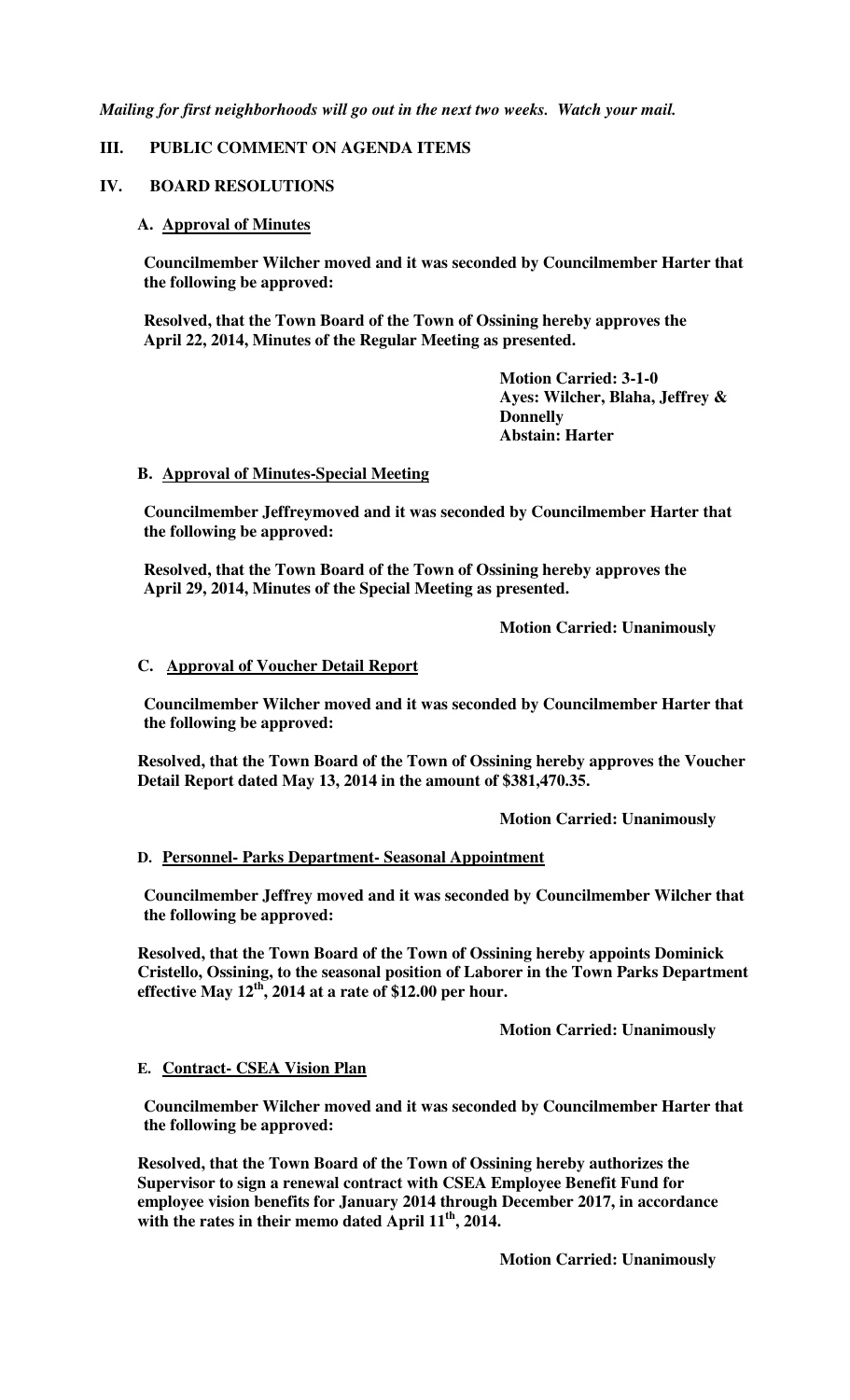## **F. Tax Payment Plan**

**Councilmember Wilcher moved and it was seconded by Councilmember Jeffrey that the following be approved:** 

**Whereas, the Town of Ossining is required to collect Town, County and School taxes for the municipality, with the onus on the Town to make whole the County and the School District for any uncollected taxes; and** 

**Whereas, the Receiver of Taxes has been approached by a property owner requesting a short-term payment plan for the following property; Tax Parcel Designation 97.11- 4-49; and** 

**Whereas, the Town Board, pursuant to Article 5 of the Ossining Town Code, as authorized by section 1184 of the New York Real Property Tax Law, before entry of a final judgment, may withdraw a parcel for which payment of real property taxes is delinquent, from a foreclosure proceeding and enter into an installment plan for payment of all delinquent taxes, as well as interest and penalties, and does occasionally grant such a plan and has the discretion to accept or reject any proposal by a residential or commercial property owner, providing the owner meets the eligibility requirements set forth in section 180-17 of the Town Code and the payment plan conforms to the requirements for such a repayment plan set forth in section 180- 18 of the Town Code;** 

**Now, therefore be it Resolved that the Town Board of the Town of Ossining hereby grants the aforementioned payment plan, which terms comply with the Town Code, to this property owner, who has been determined to be eligible, with the understanding that this sets no precedent going forward for this or any other property in the future.** 

 **Motion Carried: Unanimously** 

## **G. Stipulation of Agreement between Town of Ossining and Local 456**

**Councilmember Wilcher moved and it was seconded by Councilmember Harter that the following be approved:** 

**BE IT RESOLVED, that upon recommendation of the Town Supervisor, the Town Board hereby ratifies and approves the Stipulation of Agreement regarding John Martin and the carryover of 2013 vacation time through July 2014, between the Town and Local 456, International Brotherhood of Teamsters, Chauffeurs, Warehousemen and Helpers of America, AFL-CIO, effective May 13th, 2014; and** 

**BE IT FURTHER RESOLVED, that the Town Supervisor is authorized to execute the Stipulation on the Town's behalf.** 

#### **Motion Carried: Unanimously**

## **V. CORRESPONDENCE TO BE RECEIVED AND FILED**

**Councilmember Harter moved and it was seconded by Councilmember Wilcher that the following be approved:** 

**Resolved, that the Town Board of the Town of Ossining hereby accepts the following meeting minutes:** 

• **Town Planning Board Meeting Minutes – January 8, 2014** 

**Motion Carried: Unanimously** 

#### **VI. MONTHLY REPORTS**

**Councilmember Harter moved and it was seconded by Councilmember Wilcher that the following be approved:**